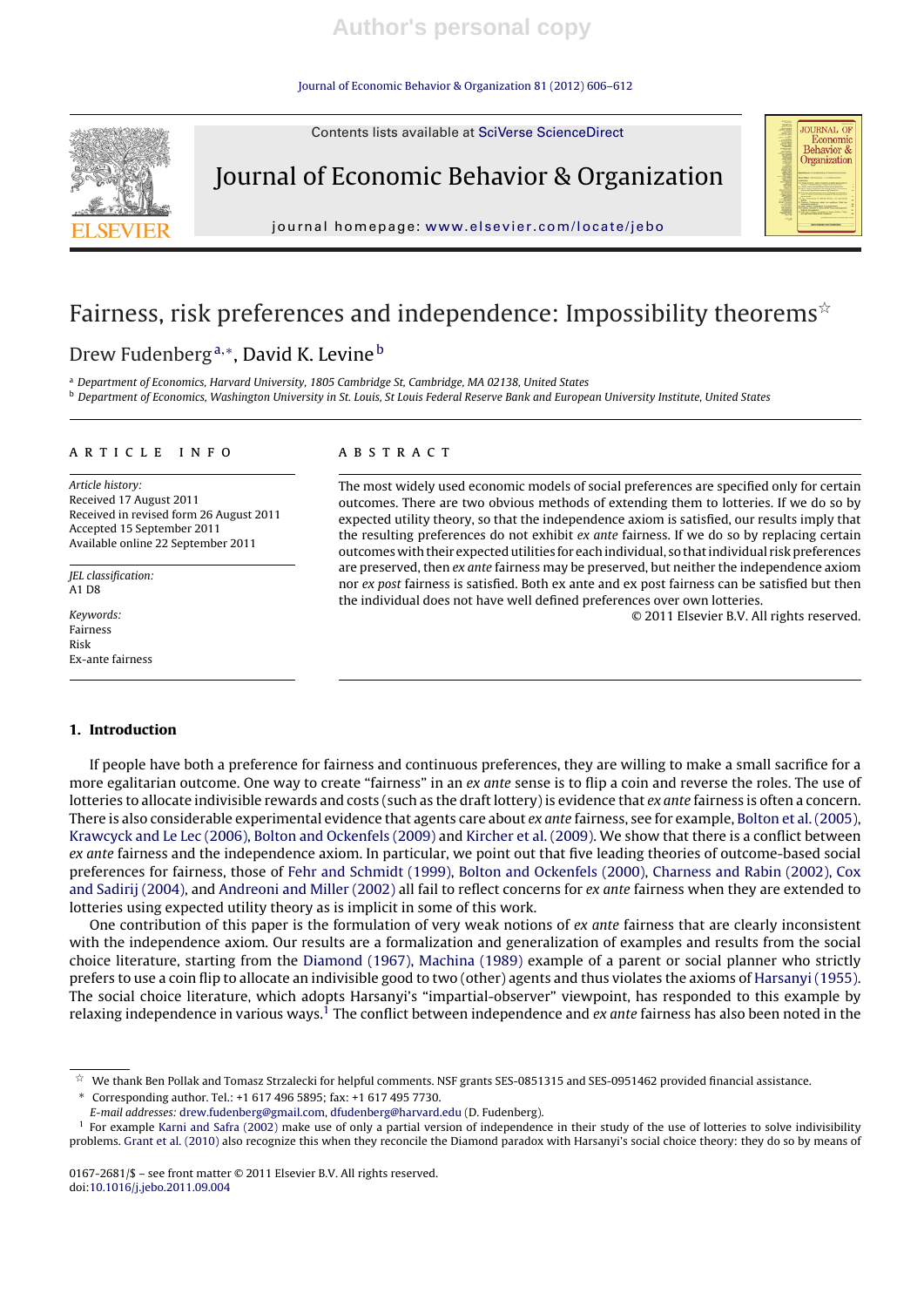behavioral literature, for example Kircher et al. (2009) give a verbal argument indicating that ex ante fairness is inconsistent with utilitarianism, and implicitly with the independence axiom.

We examine formal and fairly weak implications of fairness, using only the domain of "coin flip" lotteries, namely binary lotteries where each outcome has probability  $1/2<sup>2</sup>$  We define "fairness for you" as a willingness to sacrifice my payoff for your benefit and "fairness for me" as a willingness to reduce your utility to achieve higher utility for me. Our first point is that if preferences satisfy either of these conditions then the independence axiom must be violated. As a consequence, if social preferences over deterministic allocations are extended to lotteries by treating the associated utility functions as expected utility, ex ante fairness is violated both for you and for me.

We also show that if preferences over lotteries are transitive and state-independent, and the induced preferences over own lotteries are "individualistic" in the sense of not depending on other people's consumption, then a weak form of ex post fairness is necessarily violated. This is true, for example, for Fehr–Schmidt preferences extended to lotteries by replacing money income with expected money income. More generally, preferences that depend only on the expected value of individual utilities, such as those in Grant et al. (2010), may be ex ante fair, but cannot be ex post fair. Moreover, the "obvious" extensions of standard models of fairness and social preference used in experimental research also fail to incorporate both ex ante and ex post fairness, though there are however relatively straightforward variants of these models that do reflect both concerns; of course these variants necessarily violate the independence property as well as the individualistic risk preference property. The same is true of Borah's (2011) representation of preferences reflecting a trade-off between ex-ante and expost fairness. We conclude that experimental research on social preferences should pay more attention to preferences over lotteries, and that decision theorists should then consider what classes of tractable preferences are broadly consistent with the resulting data.

#### **2. Ex ante fairness for you and for me**

There are two players who we refer to as "me" and "you." We consider certain outcomes  $(m, y) \in \mathbb{R}^2_+$  that can be interpreted as money for me and money for you. We also consider simple lotteries generated by tossing a fair coin with equal 50% probability of H(eads) or T(ails). We call this a *coin flip* and it can be written as  $((m^H, y^H), (m^T, y^T)) \in \mathbb{R}_+^2 \times \mathbb{R}_+^2$ .

We are interested in "my" preferences over certain outcomes and coin flips given as a complete order  $\succcurlyeq$  over  $\mathbb{R}^2_+ \cup \mathbb{R}^4_+$ . with the derived strict ordering > and indifference relation  $\sim$ .<sup>3</sup> We develop several properties that such preferences might have, and investigate their relationship with each other and with various forms of social preference in the literature.

**Property 1** (Independence).  $If (m_1, y_1)_{\succeq}(m_2, y_2)$  then for any  $(m^H, y^H)$  we have  $((m^H, y^H), (m_1, y_1))_{\succeq}((m^H, y^H), (m_2, y_2))$ .

Notice that since the role of the two certain prospects may be reversed, the same holds for the indifference relationship. Any expected utility theory must satisfy Property 1, and some non-expected utility theories satisfy the axiom as well. It is weaker than the usual independence axiom, in the sense that it needs to hold only for fair coin flips; in particular since prospect theory models do not distort the probabilities  $\{0, 1/2, 1\}$  they satisfy this axiom.<sup>4</sup> On the other hand at an intuitive level it is clear that the property conflicts with the idea that people might prefer lotteries that are ex ante fair.

The most immediate conflict between the independence axiom and fairness comes from an ex ante version of fairness, so we start from that. Below we show there is also a contradiction between independence and ex post notions of fairness under the standard continuity assumption.

To motivate our definition of ex ante fairness, suppose the agent weakly prefers (8, 5) to the more egalitarian (7, 7), and strictly prefer the fairer coin-flip lottery ((1000, 0), (7, 7)) to the less fair ((1000, 0), (8, 5)). Such preferences satisfy the following condition, regardless of preferences over other lotteries.

**Property 2** (Ex Ante Fairness for You). There is a y<sub>2</sub> > y<sub>1</sub>, m<sub>2</sub> > m<sub>1</sub><sup>5</sup> so that  $(m_1, y_2)_{\precsim} (m_2, y_1)$  and an m<sup>H</sup> > m<sub>2</sub>, y<sup>H</sup> < y<sub>1</sub> such that  $\tilde{a}$  $((m^{\tilde{H}}, y^{\tilde{H}}), (m_1, y_2)) \rangle (m^H, y^H), (m_2, y_1)).$ 

This says that there is a sacrifice to make you better off that I would not make when comparing two deterministic outcomes, but I would make the sacrifice in the context of a coin flip if the other outcome is sufficiently less fair for you.<sup>6</sup>

a social welfare function that is a non-linear function of the expected utility of different individuals, and so violates the independence axiom. Grant et al. (2011) show provide additional conditions that restrict these preferences to utilitarianism.

<sup>&</sup>lt;sup>2</sup> Note that the domain we study does not allow preferences to depend on past actions, and that "fairness" here refers to fair allocations and not, for example, reciprocity.

<sup>&</sup>lt;sup>3</sup> It seems natural to assume that the order over certain outcomes is consistent with the order over coin flips, but we do not assume this as it is not required for our results.

<sup>4</sup> Herstein and Milnor (1953) derive the usual independence axiom from this axiom and a continuity assumption. If we replace weak preference with strict preference, this is what Machina (1989) refers to as "mixture separability."

<sup>&</sup>lt;sup>5</sup> In this and the next property we use larger subscripts as a reminder of larger values.

<sup>&</sup>lt;sup>6</sup> Suppose  $m_2$  = 1,  $y_1$  = 4,  $m^H$  = 2,  $y^H$  = 3. Then the outcome (2, 3) may seem more fair than (1, 4). However it might be "less fair" for you, even though it is farther from an equal division. Equal division is identified with fairness in many economic models, but in general depends on the units in which things are measured, and one can imagine situations where I think it is fair that you get four times as much as I do. Here we take the approach of being agnostic about what division is "fair." However, we could add to Property 1 the restriction that  $m_2 > y_1$  (to reflecting the notion that fairness means equal division) without any substantive change in our results.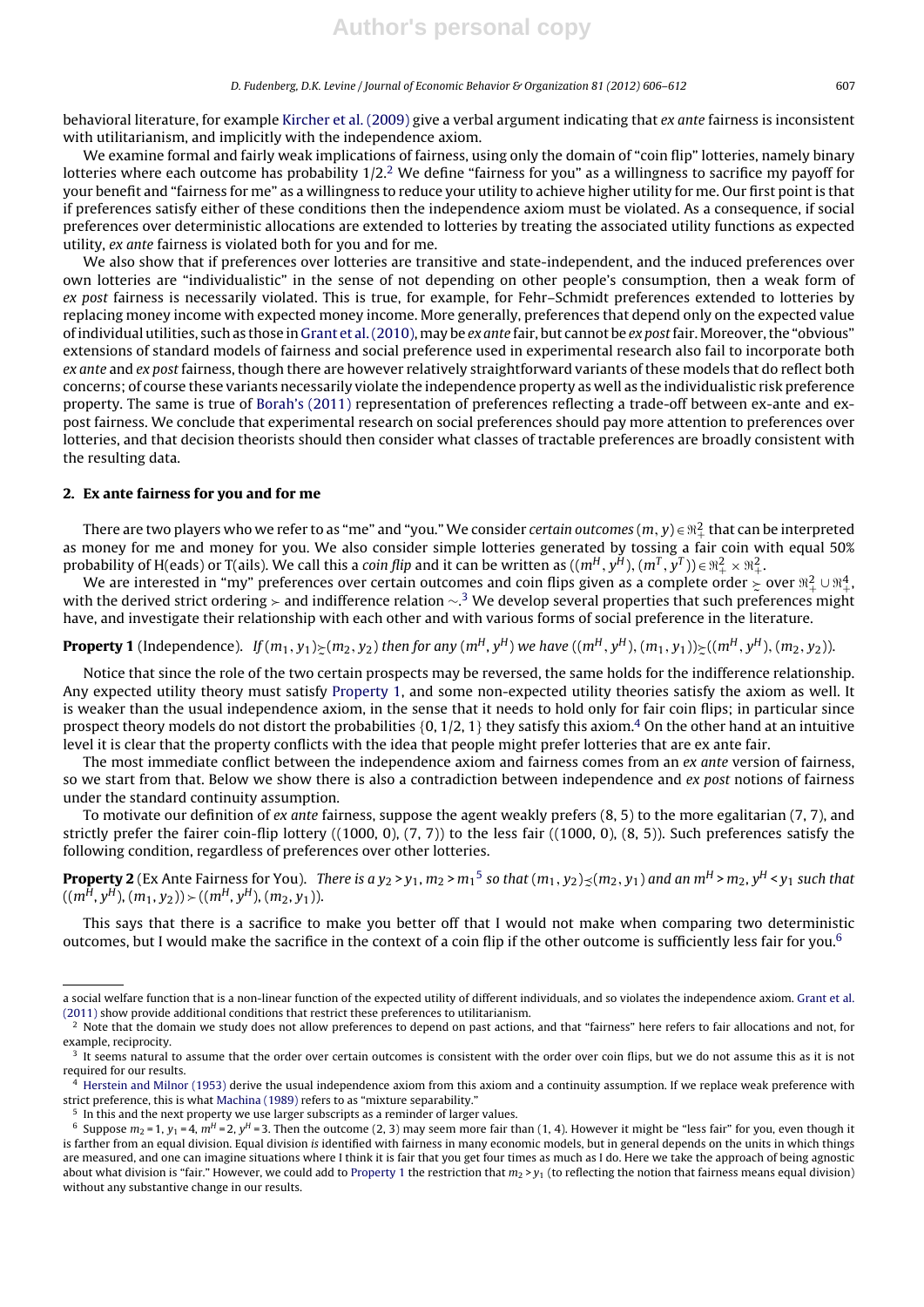#### 608 D. Fudenberg, D.K. Levine / Journal of Economic Behavior & Organization *81 (2012) 606–612*

It is easy to see that there are no preferences satisfying Properties 1 and 2, as Property 1 requires that there are no lotteries for which the conditions in Property 2 hold.

In particular our example of ex ante fairness violates the independence property. Ex ante fairness for me is just the flip side of ex ante fairness for you.

**Property 3** (Ex Ante Fairness for Me). There is a  $y_2 > y_1$ ,  $m_2 > m_1$  so that  $(m_1, y_2)$ ,  $(m_2, y_1)$  and an  $m^H < m_1$ ,  $y^H > y_2$  such that  $((m<sup>H</sup>, y<sup>T</sup>), (m<sub>2</sub>, y<sub>1</sub>)) \rangle (m<sup>H</sup>, y<sup>T</sup>), (m<sub>1</sub>, y<sub>2</sub>)).$ 

This says that there is an opportunity to enrich myself at your expense I would not take, but I am concerned about ex ante fairness for me in the sense that I would exploit it in the context of a coin flip if the other outcome is "sufficiently less fair" for me.

As with Property 2, it is obvious that Property 3 conflicts with Property 1.

#### **3. Economic models of social preference**

We now discuss four different social preferences from the literature that reflect a concern for fairness.<sup>7</sup> Each of them describes choices under certainty. One method of extending them to uncertainty is to treatthem as expected utility functions, and evaluate lotteries by their expected value; in this case Properties 2 and 3 must be violated. As we will see, alternative extensions to uncertainty, such as replacing lotteries over income with the expected value of income, run in to different problems.

#### 3.1. Fehr and Schmidt

The Fehr and Schmidt(1999) social preferences, in our notation, are given by  $U(m, y) = m - \alpha \max \{y - m, 0\} - \beta \max \{m - y,$ 0} with  $0 < \beta < \alpha$ . That is, if you are getting more than me I dislike it, and if I am getting more than you, I also dislike that, although not as much as I dislike you getting more than me. Although Fehr and Schmidt do not explicitly say this, it is implicit from their discussion and analysis that this is an expected utility function, so the independence property (Property 1) is satisfied. Thus this version of their preferences fails both Property 2 and Property 3. Neilson (2006) provides an axiomatization of Fehr Schmidt preferences under certainty.

Now consider the alternative of extending the preferences by replacing income with expected income. We will show that if  $\alpha > \beta > 0$  that Properties 2 and 3 are satisfied, while of course the independence property is not. Let  $m_1 = \alpha$ ,  $y_2 = \alpha + 1$ , and for any  $\gamma$  let  $m_2$  =  $\gamma\beta$ ,  $y_1$  =  $\gamma(\beta-1)$ , so that  $(m_1,y_2)$   $\sim$   $(m_2,y_1)$  since both yield zero utility. Define  $c(x)$  =  $\alpha$  max(x, 0) +  $\beta$  min(x, 0). Then

$$
\Delta(m^H, y^H) \equiv 2U((m^H, y^H), (m_1, y_2)) - 2U((m^H, y^H), (m_2, y_1)) = m^H + m_1 - c(m^H + m_1 - y^H - y_2)
$$

$$
-(m^H + m_1 - c(m^H + m_2 - (y^H + y_2))) = \alpha - \gamma\beta + c(y^H - m^H - \gamma) - c(y^H - m^H + 1)
$$

If  $v^H - m^H < -1$ , with  $m^H > m_2$ ,  $v^H < v_1$ 

then

$$
\Delta = \beta(y^H - m^H - \gamma) - \beta(y^H - m^H + 1) + \alpha - \gamma\beta = \alpha - \beta - 2\gamma\beta
$$

For  $\alpha$  >  $\beta$  we can choose  $\gamma$  < ( $\alpha-\beta$ )/2 $\beta$  so that  $\varDelta$  > 0, so Property 2 is satisfied. Notice if  $\beta$  = 0 we have  $\varDelta$  > 0 for any  $\gamma$ . Intuitively, since I care about fairness for me a coin flip that is unfair to you lets me ignore the fact that in the alternative outcome you get more than me. Notice that  $m_2 > v_1$  and  $m_1 < v_2$  so that even if we added these constraints to the property, it would still be satisfied by these Fehr–Schmidt preferences.

To show that Property 3 is satisfied let  $y^H - m^H$  be greater than  $\beta$ , with  $m^H < m_1$ ,  $y^H > y_2$ . Then

$$
\Delta = \alpha(y^{H} - m^{H} - \gamma) - \alpha(y^{H} - m^{H} + 1) + \alpha - \gamma\beta = -\gamma(\alpha + \beta)
$$

so  $\Delta$  < 0.

Notice that the results concerning Properties 2 and 3 are not symmetric, and in particular Property 3 is satisfied even if  $\beta > \alpha$ . The reason for this is that the Fehr and Schmidt utility function does not treat you and me symmetrically so that "fairness to me" may be satisfied even if the agent is unconcerned about "fairness to you".

#### 3.2. Bolton and Ockenfels

The Bolton and Ockenfels (2000) preferences are given by  $U(m, y) = v(m, m/(m + y))$  where *v* is twice differentiable, increasing and concave in the first argument, and concave with a maximum at 1/2 in the second argument.

 $7$  Cox et al. (2008) is somewhat related but considers axioms for "being more altruistic than" as opposed to preferences for fairness and does not consider the role of lotteries.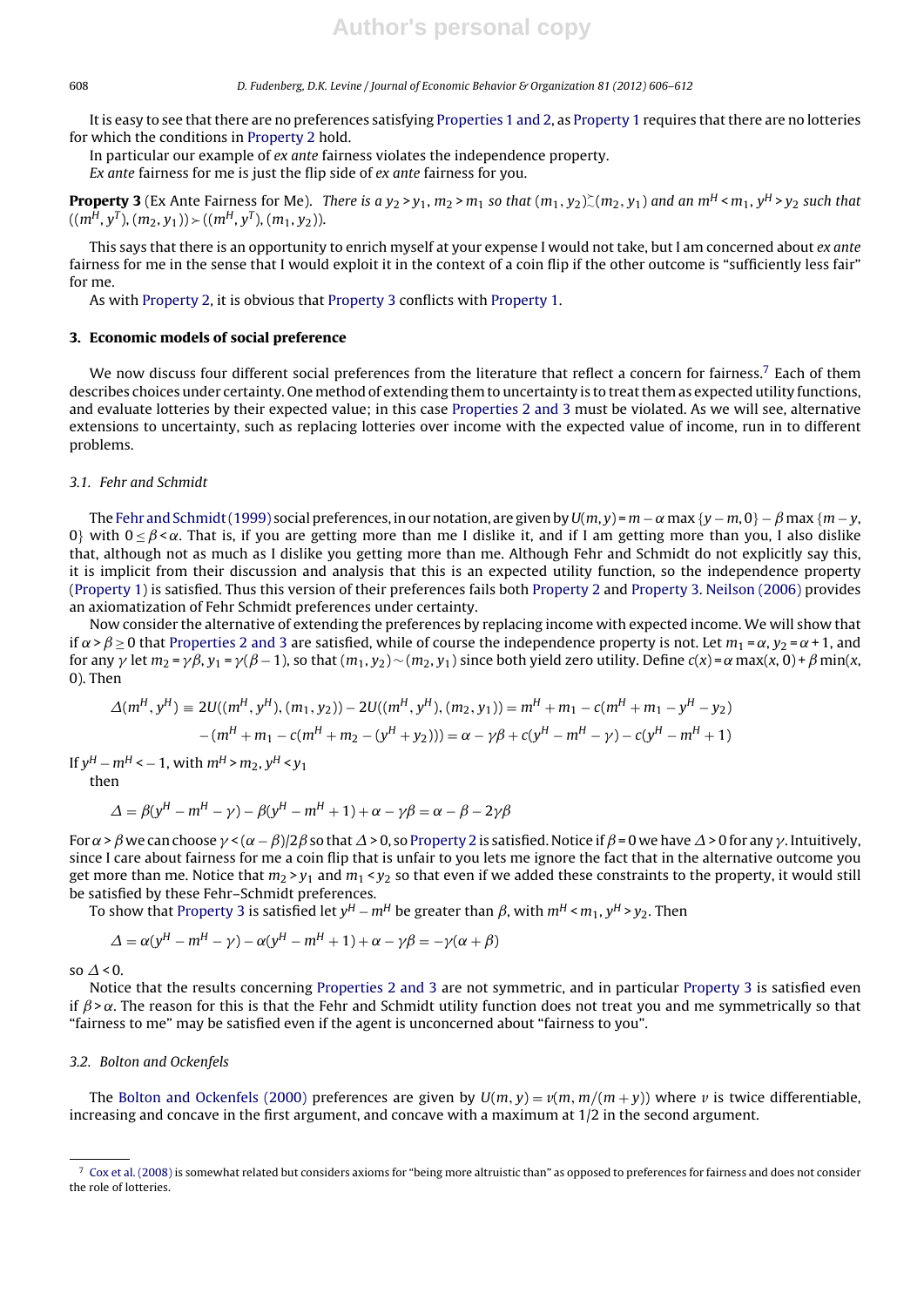#### D. Fudenberg, D.K. Levine / Journal of Economic Behavior & Organization *81 (2012) 606–612* 609

Here my utility depends on my share of the total as well as the amount of money I receive. Notice that is closely related to a variation of Fehr and Schmidt preferences in which differences are measured relative to the total<sup>8</sup>

$$
U(m, y) = m - \alpha \max \left\{ \frac{(y-m)}{(y+m)}, 0 \right\} - \beta \max \left\{ \frac{(m-y)}{(y+m)}, 0 \right\}
$$

This differs from Bolton and Ockenfels only in that U is not differentiable.<sup>9</sup> As is the case with Fehr and Schmidt if we use the independence axiom to extend these preferences to uncertainty then Properties 2 and 3 are violated.

Alternatively we can either use expected money income for both parties, or we can use expected money income for me and my expected share. In either case the independence property will be violated. Indeed, under the assumptions of Bolton and Ockenfels, we may find  $y_1 < 1 < y_2$  so that  $v(1, 1/(1 + y_1)) = v(1, 1/(1 + y_2))$ . Moreover, if  $s \notin \{1/(1 + y_1), 1/(1 + y_2)\}$ then  $v(1, s) \neq v(1, 1/(1 + y_1))$ . Independence then implies the coin flip between (1, y<sub>1</sub>) and (1, y<sub>2</sub>) must be indifferent to both of the outcomes of the coin flip. The utility of the coin flip is  $v(1, s)$ , and since neither the share of expected income nor the expected share takes on the values  $\{1/(1+y_1), 1/(1+y_2)\}$ , the coin flip is not indifferent two the certain outcomes.

Both the Fehr and Schmidt and the Bolton and Ockenfels preferences exhibit spite or egalitarianism in the sense that a Pareto inferior allocation may be preferred if it is fairer. In particular, for both preferences, my utility decreases in your income when  $y > m$ , while when  $y < m$  my utility increases in your income. The former case implies a willingness for me to pay to reduce your income. This is one possible notion of fairness, but not one required in our properties.

The remaining preferences we discuss are monotone and not egalitarian.

#### 3.3. Charness and Rabin

The Charness and Rabin (2002) preferences are given in our notation by  $U(m,y)$  =  $(1-\gamma)m$  +  $\gamma(\delta \min(m,y))$  +  $(1-\delta)(m+y)$ ), where  $0 \le \gamma$ ,  $\delta \le 1$ . That is to say, they are a weighted average of my money income, the least income either of us have, and the social total. It is the dependence on the least income of either of us that gives rise to a concern for fairness. Naturally if we extend these preferences to uncertainty using the independence axiom Properties 2 and 3 must fail. On the other hand the extension using expected money payoffs violate independence since min( $E\tilde{m}$ ,  $E\tilde{y}$ ) obviously does so.

#### 3.4. Cox and Sadirij

Cox and Sadirij (2004) specify preferences that depend on who is getting more in a non-linear way. In our notation, their preferences are given by

$$
U(m, y) = (1 - \theta_{-}1(m < y) - \theta_{+}1(m \ge y))m^{\alpha} + (\theta_{-}1(m < y) + \theta_{+}1(m \ge y))y^{\alpha}
$$

where  $0 < \alpha < 1$ ,  $0 \le \theta_+ < 1$ ,  $0 \le \theta_- \le \theta_+$ ,  $\theta_- \le 1 - \theta_+$ . The interpretation is that the weights on  $m^{\alpha}$ ,  $y^{\alpha}$  depend on how fair the allocation is. Because of decreasing marginal utility in  $m$ ,  $y$ , it is natural to interpret this as an expected utility function, in which case Properties 2 and 3 are violated.

## 3.5. Andreoni and Miller

Andreoni and Miller (2002) consider preferences over m, y of the form  $U(m, y) = sgn(\alpha) [m^{\alpha} + \delta y^{\alpha}]$ ,  $\alpha < 1$ . As in the case of Cox and Sadirij, it is difficult to interpret this other than as a Von Neumann–Morgenstern utility function so Properties 2 and 3 are violated. Notice in the limiting Leontief case when  $\delta$  = 1 this model is a special case of Charness and Rabin.

Andreoni and Miller preferences are a special case of preferences  $U(m, y)$  that are strictly concave and strictly increasing in both arguments. Since they reflect a concern for the welfare of the other player they are clearly altruistic. Assuming also symmetric utility for m and y implies an equal division will always be preferred when  $1-1$  transfers are available. One interpretation is that this reflects a concern for fairness. Alternatively we could argue that concern for fairness must involve spite as is the case with Fehr and Schmidt or Bolton and Ockenfels – but this rules out many preferences such as those of Charness and Rabin that some might feel exhibit fairness.<sup>10</sup> In the case of lotteries a much clearer distinction can be drawn between altruism and fairness. For example, consider Andreoni and Miller preferences  $U(m, y) = m^{1/2} + y^{1/2}$ . One interpretation is that they exhibit concern for altruism and not fairness. Of course the expected utility extension does not

<sup>&</sup>lt;sup>8</sup> It is not clear that measuring money relative to the total is desirable since it is not clear what the base amounts are supposed to be. For example if the amounts are receipts in a laboratory experiment, they may sum to zero or even negative.

<sup>&</sup>lt;sup>9</sup> There is a greater difference between these two preferences when applied to settings where the number of other people the agent cares about varies. Engelmann (in press) points out the pitfalls in extending these preferences to add a concern for total surplus.

<sup>&</sup>lt;sup>10</sup> Yet a third interpretation of fairness might be that I care about the minimum of our two incomes as is the case with Fehr and Schmidt and Charness and Rabin. That rules out Andreoni and Miller preferences – yet Leontief preferences are a limiting case of their preferences.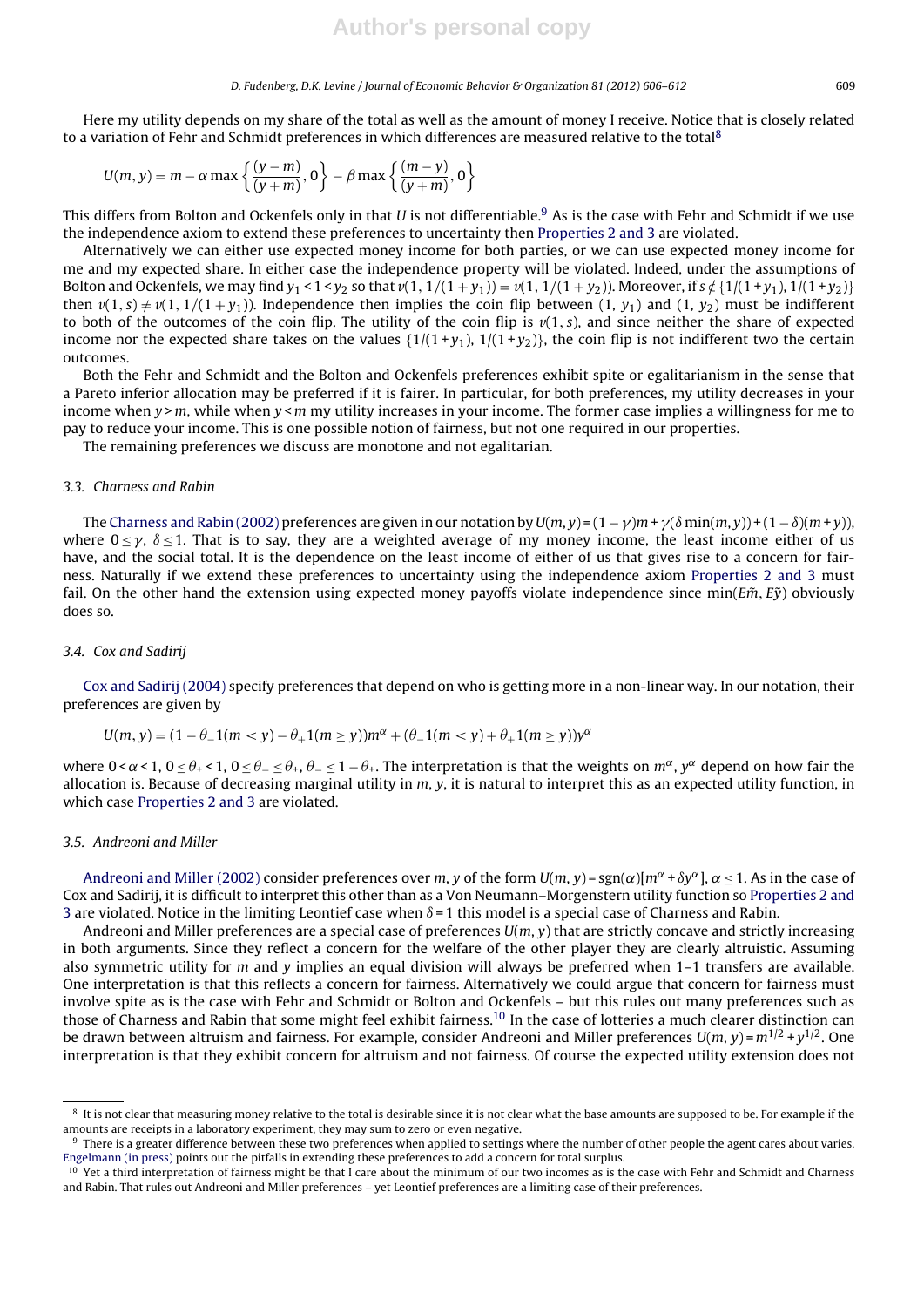#### 610 D. Fudenberg, D.K. Levine / Journal of Economic Behavior & Organization *81 (2012) 606–612*

exhibit ex ante fairness in the sense that it does not satisfy Properties 2 and 3. However the extension to lotteries defined by  $U(\tilde{m}, \tilde{y}) = (E\tilde{m})^{1/2} + (E\tilde{y})^{1/2}$  does.<sup>11</sup>

### **4. Ex post fairness and risk preference**

The models discussed in the previous section specify social preferences only over certain outcomes and are representable by means of a utility function. If we extend preferences to lotteries by taking the expected utility the independence axiom is necessarily satisfied, and so very weak notions of ex ante fairness for both you and me must fail. As we noted, an alternative procedure for extending preferences to lotteries is to replace certain income with its expected value. This allows for ex ante fairness, while the expected-utility extension does not. However, this method of relaxing independence does not allow for  $ex$ post fairness, and more broadly any preferences that have well defined risk preferences for me do not allow ex post fairness. In particular, consider

**Property 4** (Ex Post Fairness). There exist  $m_1 < m_2$  and  $y_1 < y_2$  such that  $((m_1, y_1), (m_2, y_2)) \succ ((m_2, y_1), (m_1, y_2))$ .

This says that for some lottery the more egalitarian coin flip where we are both better off at the same time is preferred to the less egalitarian coin flip where our fates are opposite. For example, given a choice between (1, 1, 0, 0) and (1, 0, 0, 1) many people might prefer (1, 1, 0, 0). This captures the common observation that "misery likes company" as well as ideas of status competition and relative consumption.12

Taking, say, the Fehr–Schmidt preferences, and extending them to lotteries using expected income, allows for ex-post fairness but has the perhaps undesirable implication that agents are risk neutral; we next examine the extent to which a concern for ex post fairness is consistent with (a) well defined notions of preferences over lotteries that allow for risk aversion and (b) a concern for ex ante fairness.

**Property 5** (Correlation Invariance). If  $((m_1, y_1), (m_2, y_2)) \times ((m_3, y_1), (m_4, y_2))$  then  $((m_1, y_2), (m_2, y_1)) \times ((m_3, y_2), (m_4, y_1))$ .

This property says that if we hold fixed the two possible outcomes for you, then my preferences over lotteries on my own consumption are independent of the states in which you receive each of the outcomes, so that my preferences ignore the correlation between my consumption and yours. However, Property 5 does not require that preferences over my consumption are the same regardless of the level of your consumption, i.e. it allows for preferences such as  $((3, 1), (1, 1))$   $\geq$   $((1, 1), (1, 1))$ 1)) and  $((3, 0), (1, 0)) \prec ((1, 0), (1, 0))$ . The following stronger condition rules this out and also implies Property 5:

**Property 5'** (Weakly Individualist Risk Preference). If  $((m_1, y_1), (m_2, y_2)) \succ ((m_3, y_1), (m_4, y_2))$  then for all  $y_3, y_4, ((m_1, y_3),$  $(m_2, y_4)$   $\rightarrow$   $((m_3, y_3), (m_4, y_4)).$ 

This property is satisfied by the utility representation obtained by Grant et al. (2010) for an impartial observer:

$$
U(\tilde{m}, \tilde{y}) = v_m(Eu_m(\tilde{m})) + v_y(Eu_y(\tilde{y}))
$$

where  $v_m$  and  $v_v$  are both continuous and increasing. This utility function allows for a form of *ex ante* fairness, as when the *v*'s are concave, I am more willing to give you utility when I am better off. However, it is not consistent with a descriptive model of social preferences, as it rules out any concern for ex post fairness.

More generally, any preferences with a utility representation of the form  $U(\tilde{m}, \tilde{y}) = V(Eu_m(\tilde{m}), Eu_y(\tilde{y}))$ , with V increasing in its first argument, satisfy Property 5': additive separability is not necessary. Even more generally any utility function of the form  $U(\tilde{m}, \tilde{y}) = W(V(\tilde{m}), \tilde{y})$  where V is scalar-valued satisfies this property: we conjecture that if Property 5' is strengthened to hold on a wider domain along with the standard assumptions of continuity that give rise to a utility representation, then such a representation is always possible. Conversely, when Property 5 fails, an agent whose choices only alter the distribution of own outcome still needs to consider the allocations of others in making his decision.

Notice, moreover, preferences can satisfy both Property 5' (and a fortiori Property 5) and also ex ante fairness for both you and me, and in particular the Grant et al. preferences can have this property.<sup>13</sup> In addition, if the Fehr and Schmidt utility function is extended to uncertainty by taking the expected value of income, then it satisfies Property 5 . However, under a very mild state-independence condition, any preferences that satisfy Property 5 violate ex-post fairness. Suppose the agent prefers  $((1,1),(0,0))$  to  $((1,0),(0,1))$ ; then Property 5 implies the agent also prefers  $((1,0),(0,1))$  to  $((0,0),(1,1))$  so that the agent cares about whether the high consumption occurs on H or T.

<sup>&</sup>lt;sup>11</sup> This is shown in footnote 12.

 $12$  Harel et al. (2005), Fleurbaey (2010), and Grant et al. (2010) consider notions of ex-post fairness for an outside observer in settings where preferences depend only on the expected individual utilities; their conditions are assumed to hold at "many" lotteries as opposed to our condition which must hold at least one.

<sup>&</sup>lt;sup>13</sup> This is true for example if individual utility functions are  $u_m(m)$  =  $m$ ,  $u_y(y)$  =  $y$ , with  $v_m$  strictly increasing,  $v_m(M) \to 0$  as  $M \to \infty$  and  $v_y$  strictly increasing. To see why Property 2 is satisfied, the assumptions guarantee the existence of an  $(X, Y) \sim (1, 0)$  with  $X < 1$  and  $Y > 0$ . Consider the coin flips  $A = ((1, 0), (M, 0))$ − 1) and B = ((X, Y), (M, − 1). Compute U(A) = *v*m(.5 + .5M) + *v*y(−.5), U(B) = *v*m(.5(M + X)) + *v*y(.5Y − .5). Since *v* <sup>m</sup>(M) → 0 as M→∞ also *v*m(.5 + .5M) −  $v_m(.5(M+X)) \to 0$ . On the other hand while  $v_y(.5Y-0.5) - v_y(-0.5) > 0$ . Thus when M is large enough B is strictly preferred. For Property 3, consider (X, *Y*) ∼ (1, 0) with X > 1 and Y < 0. Then as M → ∞ we again have *v*<sub>m</sub>(.5 + .5M) – *v*<sub>m</sub>(.5(M + X)) → 0 and now *v<sub>y</sub>*(.5Y – .5) – *v<sub>y</sub>*(-.5) < 0 so A is strictly preferred.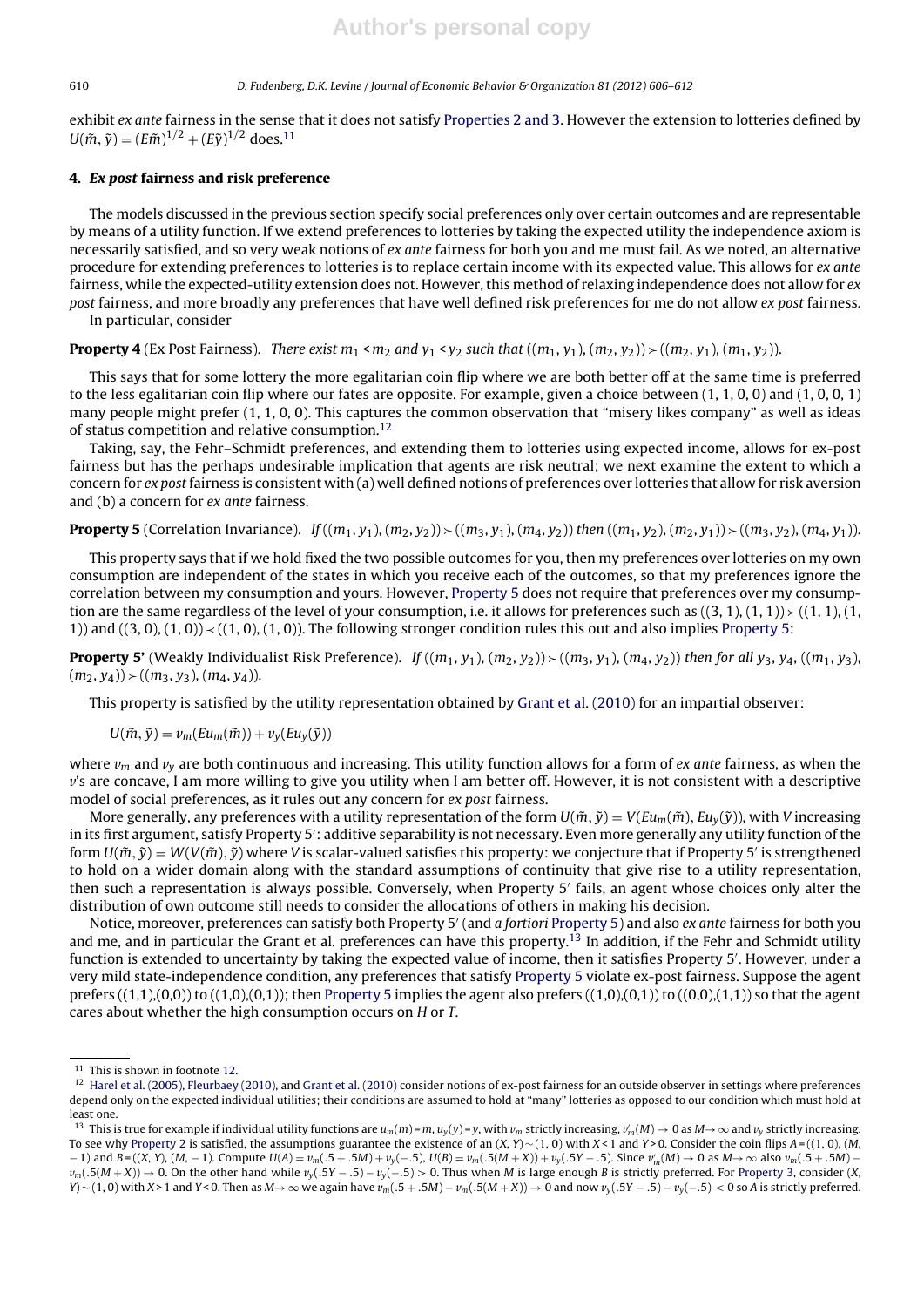**Property 6** (State Independence).  $((m_1, y_1), (m_2, y_2)) \sim ((m_2, y_2), (m_1, y_1)).$ 

**Proposition.** There are no transitive preferences satisfying Properties 4, 5 and 6.

**Proof.** By Property 4, let  $((m_1, y_1), (m_2, y_2))$   $\geq$   $((m_2, y_1), (m_1, y_2))$ . Property 5 implies  $((m_1, y_2), (m_2, y_1))$  $\geq$   $((m_2, y_2), (m_1, y_2))$ y<sub>1</sub>)). But (( $m_2, y_2$ ),  $(m_1, y_1)$ ) ~ (( $m_1, y_1$ ), ( $m_2, y_2$ )) and ( $(m_1, y_2)$ , ( $m_2, y_1$ )) ~ (( $m_2, y_1$ ), ( $m_1, y_2$ )) by Property 6. We conclude that  $((m_2, y_1), (m_1, y_2))$   $\geq$   $((m_1, y_1), (m_2, y_2))$ , which contradicts the irreflexive property of strict preference.

Roughly speaking the situation is this. Given preferences for fairness under certainty  $U(m, y)$ , their extension to lotteries by taking expected utility  $Eu(\tilde{m}, \tilde{y})$  must violate ex ante fairness for both me and you. If instead we extend the preferences to lotteries by taking the expected value of individual income  $u(E\tilde{m}, E\tilde{y})$  or taking the expected value of any function of individual income, we violate ex post fairness. We can view the former extension as exhibiting a preference for  $ex$  post fairness only and the second as exhibiting a preference for ex ante fairness only. By combining the two, we may easily get preferences for both ex post and ex ante fairness, though if Property 6 is satisfied Property 5 must be violated.

Consider, for example, defining  $U(m, y)$  to be the Fehr and Schmidt functional form, and extend these to uncertainty using  $U(\tilde{m},\tilde{y})=\gamma EU(\tilde{m},\tilde{y})+(1-\gamma)U(E\tilde{m},E\tilde{y}).$  (Notice that this reduces to the original utility function for deterministic outcomes.) Recall that Properties 2 and 3 involve strict preference and we already showed  $U(E\tilde{m}, E\tilde{y})$  satisfies Properties 2 and 3 for  $\alpha$ >0. It follows that for  $\gamma$  sufficiently small,  $U(\tilde m, \tilde y)$  must also satisfy Properties 2 and 3. Property 6 is obviously satisfied, so we shall show that Property 4 is satisfied even when  $\gamma$  is small. Consider in particular  $m_1$  <  $m_2$  and  $y_1$  <  $y_2$  where  $m_1$  =  $y_1$ ,  $m_2 = v_2$ . Then

$$
U((m_1, y_1), (m_2, y_2)) - U((m_2, y_1), (m_1, y_2)) = \left(\frac{\gamma}{2}\right) (U(m_1, m_1) + U(m_2, m_2) - U(m_2, m_1) - U(m_1, m_2))
$$
  
= 
$$
\left(\frac{\gamma}{2}\right) (\alpha + \beta)(m_2 - m_1) > 0
$$

so that Property 4 is indeed satisfied provided that  $\gamma$  > 0 and  $\alpha$  > 0.

Borah (2011) provides an axiomatic characterization of a more complicated form of preferences that allow ex-ante and ex-post fairness: He proposes that the utility of a lottery p on  $(m, y)$  is the expected value of  $(1 - \sigma)w(m, y) + \sigma w(m, p_y)$ where  $\sigma$  is a constant,  $p_v$  is the marginal distribution of the lottery on y, and w is a function on  $M \times P_v$  that need not be linear in  $p_v$ .

#### **5. Conclusion**

The independence axiom is inconsistent with even very weak notions of ex ante fairness. Existing models of fairness do not focus on the role of lotteries, and the preferences analyzed in Fehr and Schmidt (1999), Bolton and Ockenfels (2009), Charness and Rabin (2002), Cox and Sadirij (2004) and Andreoni and Miller (2002) are defined for certain outcomes, without specifying how they are to be extended to lotteries. There are two issues this raises. First, it is not easy to distinguish fairness from altruism in the case of purely deterministic outcomes. Second, there are two obvious ways of extending preferences to lotteries.

One way to extend preferences from certain outcomes to lotteries is the standard one of treating the certainty utility as a Von Neumann–Morgenstern utility function. In this case the independence axiom is satisfied, but then ex ante fairness for both me and you are violated. Alternatively preferences can be extended by replacing the certain individual utility with its expected value, in which case the independence axiom is violated. In the later case, for example, in the social welfare theory of Grant et al. (2010), not only is independence violated, but ex post fairness is ignored. Hence the standard models of fairness and social preference used in experimental research and their obvious extensions to lotteries do not incorporate both ex ante and ex post fairness. As we have seen, it is relatively straightforward to construct preferences that do satisfy both conditions, in part because we deliberately formulated very weak notions of fairness to make the impossibility results more sharp.

#### **References**

- Andreoni, J., Miller, J., 2002. Giving according to GARP: an experimental test of the consistency of preferences for altruism. Econometrica 70, 737–753. Bolton, G., Ockenfels, A., 2000. ERC: a theory of equity, reciprocity, and competition. American Economic Review 90, 166–193.
- 
- Bolton, G., Brandts, J., Ockenfels, A., 2005. Fair procedures: evidence from games involving lotteries. Economic Journal 115, 1054–1076. Bolton, G., Ockenfels, A., 2009. A Comment on 'Betrayal Aversion: Evidence from Brazil, China, Oman, Switzerland, Turkey, and the United States. Mimeo. Borah, A., 2011. Other-Regarding Preferences and Concerns for Procedure. Mimeo.
- Charness, G., Rabin, M., 2002. Understanding social preferences with simple tests. Quarterly Journal of Economics 117, 817–869.
- Cox, J., Sadirij, V., 2004. Direct Tests of Social Preferences and a New Model. Mimeo University of Arizona.
- Cox, J.C., Friedman, D., Sadiraj, V., 2008. Revealed altruism. Econometrica 76 (1), 31–69.

Diamond, P., 1967. Cardinal welfare, individualistic ethics, and intertemporal comparisons of utility: comment. Journal of Political Economy 75, 765–766.

Engelmann, D., 2012. How not to extend models of inequality aversion. Journal of Economic Behavior and Organization 81, 599–605.

Fehr, E., Schmidt, K., 1999. A theory of fairness, competition, and cooperation. Quarterly Journal of Economics 114, 817–868.

Fleurbaey, M., 2010. Assessing risky social situations. Journal of Political Economy 118, 649–680.

Grant, S., Kajii, A., Polak, B., Safra, Z., 2010. Generalized utilitarianism and Harsanyi's impartial observer. Econometrica 78, 1939–1971.